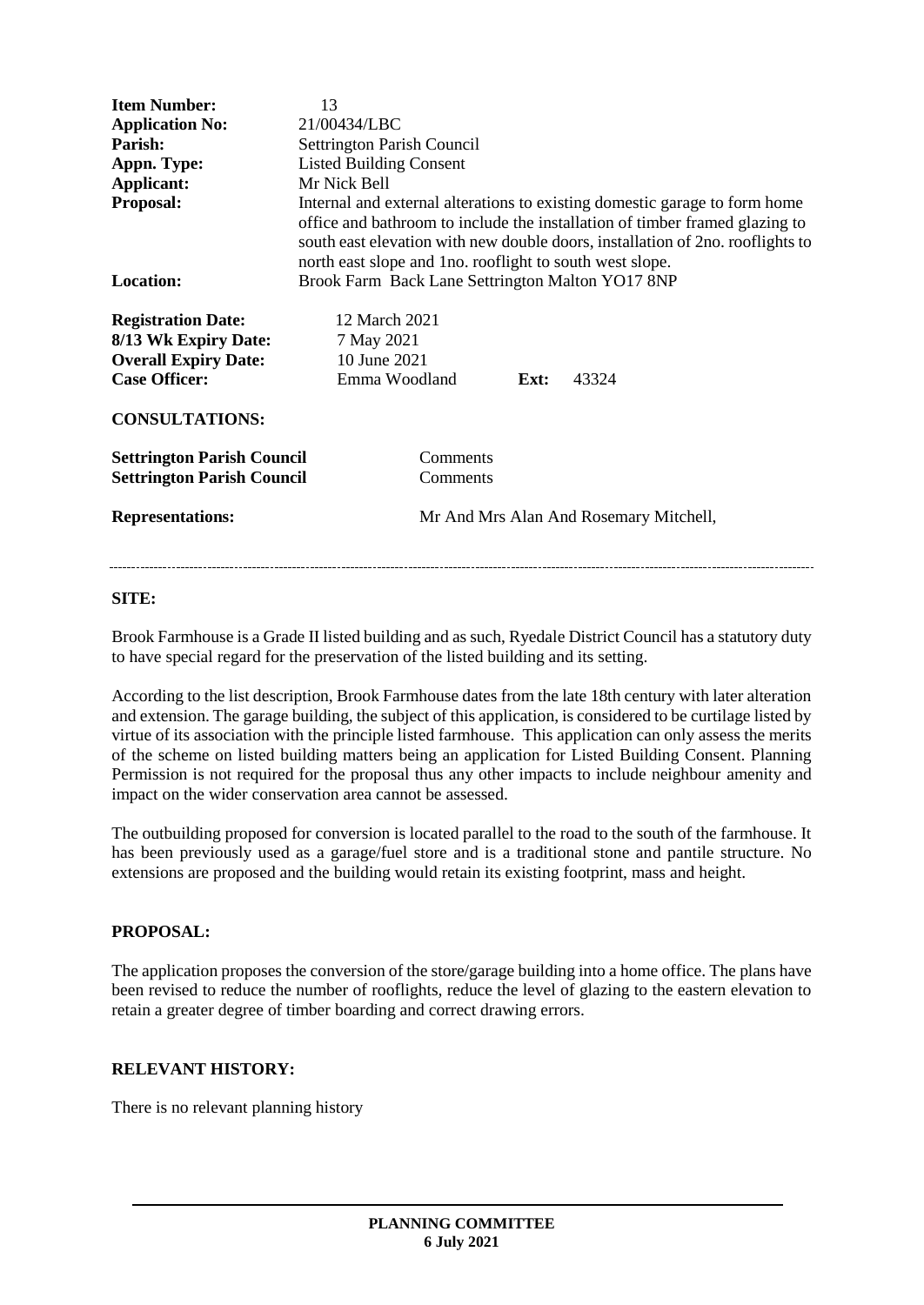## **POLICY CONSIDERATIONS:**

The policies under which this application is assessed are:

Local Plan Strategy - Policy SP12 Heritage National Planning Policy Framework

## **APPRAISAL:**

The special interest of the curtilage listed structure lies in its external appearance and use of vernacular materials and the contribution it makes to the setting of Brook Farm. The building has been reroofed to include a modern roof structure and the timber doors are modern. In addition, it contains no features internally which contribute to its special interest.

The application proposes a modest number of external alterations to the curtilage listed structure to include glazing to the eastern gable elevation, 1 rooflight to the roadside elevation and 2 to the northern roofslope. Loss of historic fabric is negligible as the doors and roof structure are modern. The alterations are considered to be of a modest nature and retain the form of the existing structure and maintain the ancillary outbuilding character of the building. Internally, the application proposes subdivision to create a bathroom/wc area. The application is considered to cause a negligible level of harm to the curtilage listed building in introducing areas of glazing. The introduction of additional glazing is a common issue related to converting outbuildings and the design of the proposal falls within the scope of advice provided in the Historic England document Adapting Traditional Farm buildings. It is considered that the negligible degree of harm is balanced by the repair of cracks in the building using a helifix method as outlined in the supporting letter. The application maintains the character of the outbuilding to a very large extent in that its form, materials and ancillary outbuilding appearance will be largely unaffected. The significance of the listed building is preserved and the setting of the farmhouse is maintained.

## **OTHER MATTERS INCLUDING CONSULTATION RESPONSES:**

Consultation responses received - 1No. objection to the application.

Many of the points raised by the neighbour to the north are outwith the scope of Listed Building Consent to include concerns regarding impact on neighbour amenity to include light pollution, damage to garden, oil tank issues, attached neighbours bin and log store, overlooking through roof lights. These issues are not under consideration under this application for listed building consent. The objection also raises heritage issues regarding loss of fabric and character and conservation area issues. Members will note that the case officer disagrees with the points raised for the reasons as set out above.

In addition the Parish Council raise points regarding the oil tank, neighbour amenity and proposed use of the building. It has been detailed above however that these are matters outwith the Listed Building Consent application. It has been detailed in this report why the application retains the significance of the listed building and setting of the farmhouse, that the identified harms are negligible and that these are considered to be outweighed by the beneficial repair of the building. The application therefore complies with Policy SP12 of the Ryedale Plan and the NPPF and I recommend it for approval.

# **RECOMMENDATION: Approval**

1 The development hereby permitted shall be begun on or before .

Reason: To ensure compliance with Section 18(1) of the Planning (Listed Buildings  $\&$ Conservation Areas) Act 1990.